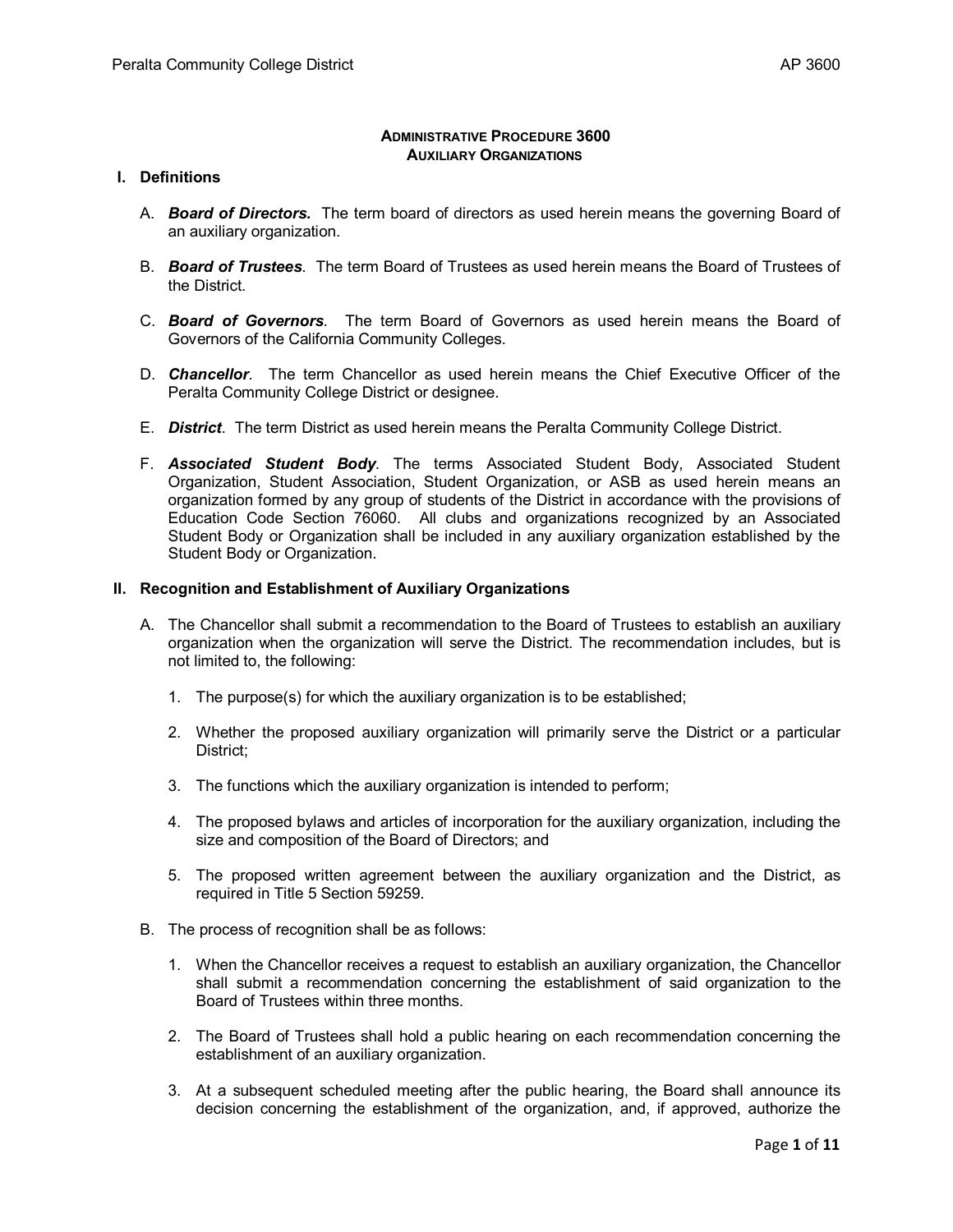functions it may perform, identify the number and category or categories of the Board of directors and approve contractual arrangements.

4. At such time as the District recognizes an auxiliary organization, it shall submit to the state Chancellor's Office any written agreements with the auxiliary organization, as well as the articles of incorporation, bylaws, or other governing instruments.

# **III. Recognized Services, Programs and Functions**

- A. Auxiliary organizations may be recognized and established by the Board of Trustees to perform the following services, programs and functions:
	- 1. Student association or organization activities;
	- 2. Bookstores;
	- 3. Food, vending and campus services;
	- 4. Student union programs;
	- 5. Facilities and equipment, including parking;
	- 6. Loans, scholarships, grants-in-aid;
	- 7. Workshops, conferences, institutes and federal and specially funded projects;
	- 8. Alumni activities;
	- 9. Supplementary health services;
	- 10. Gifts, bequests, devises, endowments and trusts
	- 11. Public relations programs.
- B. No auxiliary organization shall be authorized by the Board of Trustees to engage in any other function unless the Board of Governors amends Section 59259 of Title 5 by adding said function to the list of approved functions of auxiliary organizations. This section shall not be construed to prohibit an auxiliary organization from taking actions essential to satisfy the non-profit corporation or tax laws of the State of California or the Federal tax laws.
- C. Operations of commercial services on a campus shall be self supporting when operated by an auxiliary organization.

### **IV. Authority and Responsibility of Auxiliary Organizations**

- A. Participation in workshops, conferences, or institutes offered by auxiliary organizations shall not be included in reports to the state for the purpose of receiving apportionment funding.
- B. All services, programs and activities that may be undertaken by an auxiliary organization shall be maintained for the general benefit of the educational program of the District. Upon Board of Trustees approval, an auxiliary organization may assume any of the services, programs and activities listed in these procedures in order:
	- 1. To provide the fiscal means and the management procedures that allow the District to carry on educationally related activities not normally funded by State apportionment;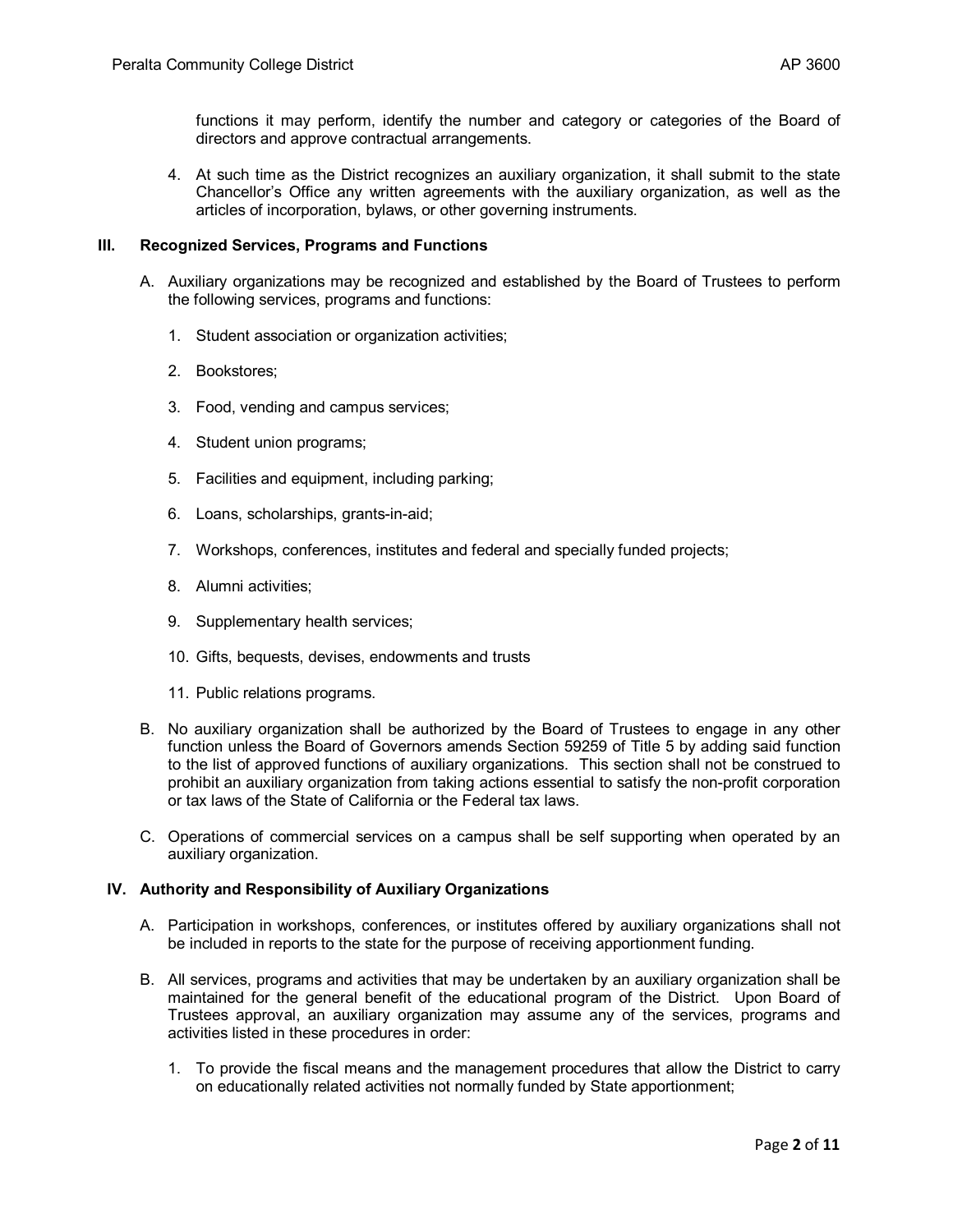- 2. To eliminate the undue difficulty that would otherwise arise under the usual governmental budgetary, purchasing and other fiscal controls except as expressly prohibited by the Education Code or Title 5, or the District's procedures;
- 3. To provide fiscal procedures and management systems that allow effective coordination of the auxiliary activities with the District in accordance with sound business practices.

# **V. Composition of Boards of Directors**

- A. The Board of directors of each auxiliary organization shall have the following composition:
	- 1. Student Associations or Organizations. The Board of directors shall consist primarily of students. The Associated Student Body Advisor may attend and participate in meetings of the Board of directors in order to advise on policy and to provide for the control and regulation required by Education Code Section 76060.
	- 2. Other Auxiliary Organizations. Any other District approved auxiliary organization that is established pursuant to Section 72670 et seq. of the Education Code shall have a board of directors appointed in accordance with the organization's articles of incorporation or bylaws and consisting of voting membership from one or more of the following categories: administration, staff; members of the community; students.
- B. The size of the Board of directors of an auxiliary organization shall be at least large enough to accommodate the one or more categories from which board members are selected.
- C. The Board of directors shall have the advice and counsel of at least one attorney admitted to practice in California and at least one certified public accountant. Upon being notified of the certified public accountant selected by an auxiliary organization, the district shall forward the applicable auditing and reporting procedures to the selected certified public accountant.

### **VI. Conduct of Boards of Directors**

- A. No member of the Board of directors of an auxiliary organization shall be financially interested in any contract or other transaction entered into by the Board of which he/she/they is a member. Any contract or transaction entered into in violation of this section is void.
- B. No contract or other transaction entered into by the Board of directors of an auxiliary organization is void under the provisions of Education Code Section 72677; nor shall any member of such Board be disqualified or deemed guilty of misconduct in office under such provisions, if pursuant to Education Code Section 72678 both of the following conditions are met:
	- 1. The fact of such financial interest is disclosed or known to the Board of directors and noted in the minutes, and the Board thereafter authorizes, approves, or ratifies the contract or transaction in good faith by a vote sufficient for the purpose without counting the vote or votes of such financially interested member or members.
	- 2. The contract or transaction is just and reasonable as to the auxiliary organization at the time it is authorized or approved.
- C. The provisions of Education Code Section 72678 above shall not be applicable if any of the following conditions are met:
	- 1. The contract or transaction is between an auxiliary organization and a member of the Board of directors of that auxiliary organization.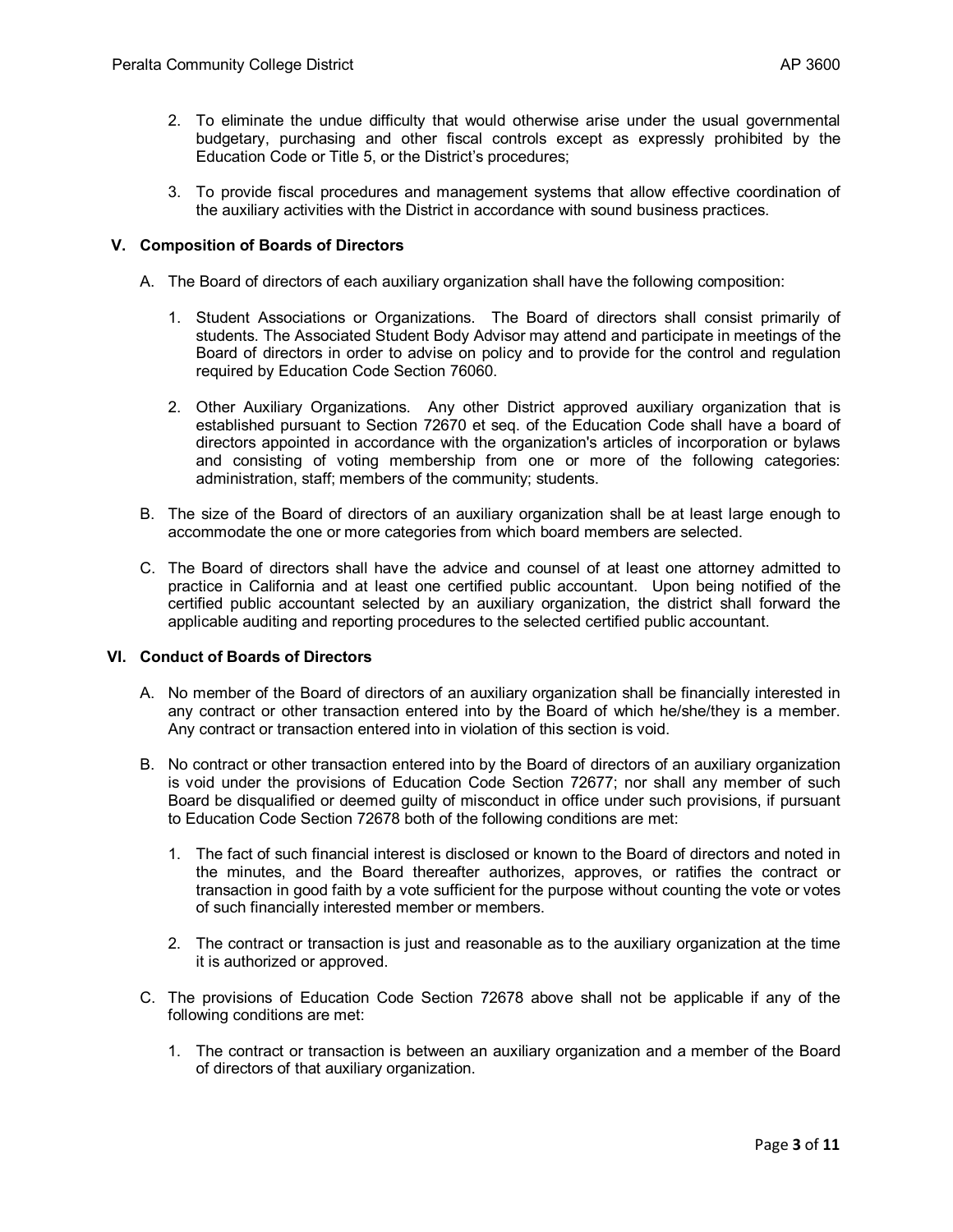- 2. The contract or transaction is between an auxiliary organization and a partnership or unincorporated association of which any member of the governing Board of that auxiliary organization is a partner or in which he/she/they is the owner or holder, directly or indirectly, of a proprietorship interest.
- 3. The contract or transaction is between an auxiliary organization and a corporation in which any member of the Board of directors of that auxiliary organization is the owner or holder, directly or indirectly, of five percent or more of the outstanding common stock.
- 4. A member of the Board of directors of an auxiliary organization is interested in a contract or transaction within the meaning of Education Code Section 72677 and without first disclosing such interest to the governing Board at a public meeting of the Board, influences or attempts to influence another member or members of the Board to enter into the contract or transaction.
- D. It is unlawful for any person to utilize any information, not a matter of public record, which is received by the person by reason of his/her/their membership on the Board of directors of an auxiliary organization, for personal pecuniary gain, regardless of whether he/she/they is or is not a member of the Board at the time such gain is realized.

### **VII. Bylaws**

- A. The number of members of the Board of directors, the categories from which members shall be selected and the method by which they shall be selected.
- B. The size of the Board of directors.
- C. That at least one public business meeting will be held each quarter.
- D. The time table for the preparation and adoption of its program and annual budget and the submission of both for review to the CEO*.*
- E. That an attorney admitted to practice in this state and a licensed certified public accountant shall be selected to provide advice and counsel to the Board of directors. Each shall have experience appropriate to the responsibility and shall have no financial interest in any contract or other transaction entered into by the Board which he/she/they serves. Neither the attorney nor the certified public accountant needs to be a member of the Board of directors.
- F. The procedures for approving expenditures.
- G. The procedures for accepting gifts, donations, bequests, trusts and specially funded grants and other income.

### **VIII. Master Agreement between the District and Auxiliary Organizations**

- A. In the recognition and establishment of an auxiliary organization, there shall be a written agreement between the District and the auxiliary organization which sets forth the purposes of the auxiliary organization as permitted under this Regulation, and Title 5 Section 59259.
- B. Should an auxiliary organization provide more than one service, program or function, such service, program or function may be authorized in one of more written contracts with the District. Such services, programs and functions thereby performed by an auxiliary organization may also be part of a joint powers agreement in accordance with Education Code Section 72671 and Government Code Sections 6500 *et seq.*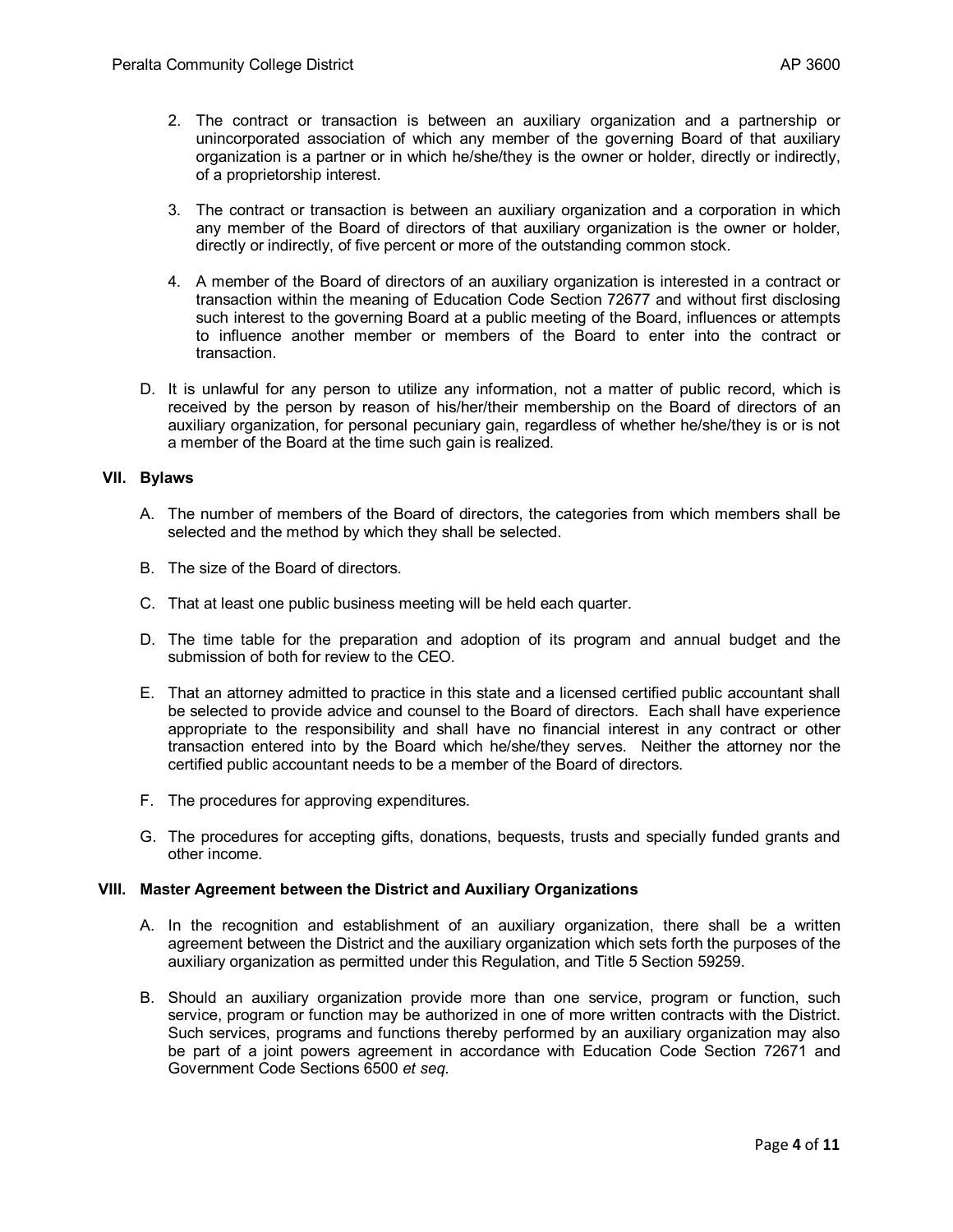- C. An auxiliary organization shall provide only those services, programs or functions authorized by a written agreement. No other service, program or function shall be permitted or performed unless a written agreement between the District and the auxiliary organization is amended to provide otherwise.
- D. The agreement shall include, but is not limited to, the following provisions:
	- 1. The services, programs, or functions the auxiliary organization is to manage, operate or administer.
	- 2. A statement of the reasons for administration of the functions by the auxiliary organization instead of by the District under usual District procedures.
	- 3. The areas of authority and responsibility of the auxiliary organization and the District or College.
	- 4. The facilities and services to be made available by the District to permit the auxiliary organization to perform the services, programs or functions specified in the written agreement.
	- 5. The charge or rental to be paid to the District by the auxiliary organization for the facilities used or services provided in connection with the performance of its function. The charge or rental specified shall be identified in sufficient time before it is incurred so that the organization may determine to what extent it is liable.
- 6. The value, form, and manner of District reimbursement by an auxiliary organization in tangible or intangible benefits for the District's provision of district employees, if any, to perform services under the direction of the auxiliary organization. Tangible benefits are financially quantifiable and may include: financial support to the college, student scholarships, and tuition waiver programs; contributions to student athletic, and instructional programs; unrecovered costs; use of auxiliary services, products, or facilities; marketing or promotional events; cash payments; or similar benefits. Intangible benefits are non-monetary and qualitative in nature, and may include: promotion of the college's brand; maintenance and growth of donor data and protection of donor privacy; growth of college endowments and assets; social media engagement; enrollment growth due to funding support; in-kind services of auxiliary board members and executive staff; the performance of functions assigned to the auxiliary; improved relations with college constituencies; and other forms of good will, or similar benefits. Student body auxiliary organizations may be exempt from reimbursing all or any portion of the costs for such services. Methods of proration where services are performed by District employees for the organization shall be as mutually determined.
	- 7. A mutually agreed upon method of determining in advance to what extent the organization shall be liable for indirect costs relating to specially funded programs (including federally sponsored programs).
	- 8. The responsibility for maintenance and payment of operating expenses.
	- 9. Proposed expenditures for public relations or other purposes which would serve to augment District appropriations for operation of the District. With respect to these expenditures, the auxiliary organization may expend funds in such amount and for such purposes as are approved by the Board of directors of the auxiliary organization. The Board of directors shall file with the Chancellor a statement of such policy on accumulation and use of public relations funds. The statement shall include the policy and procedure on solicitation of funds, source of funds, amounts, and purpose for which the funds will be used, allowable expenditures, and procedures of control.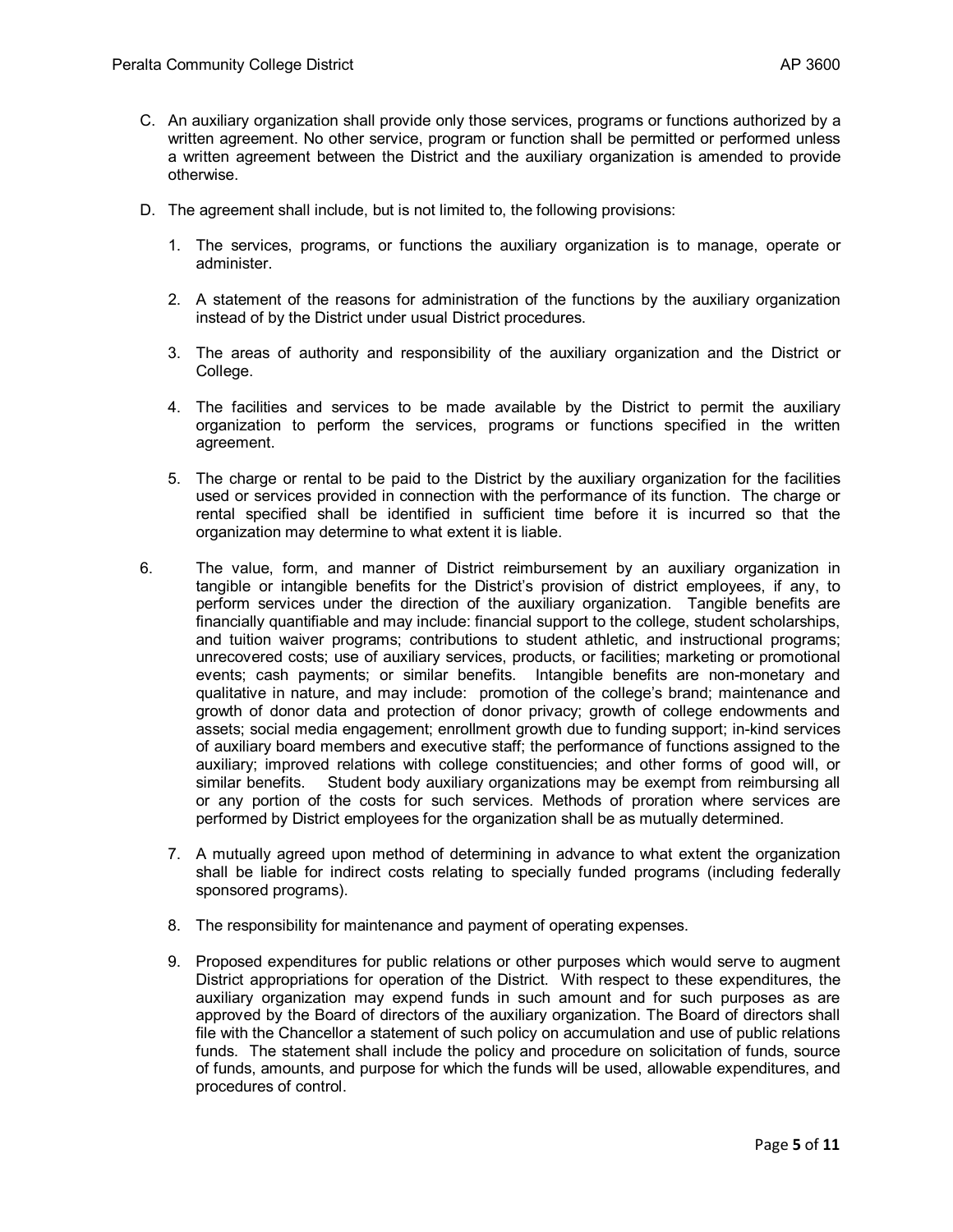- 10. The disposition to be made of net earnings derived from the operation of the auxiliary organization, including earnings derived from facilities owned or leased by the auxiliary organization, and provisions for reserves.
- 11. The disposition to be made of net assets and liabilities on dissolution of the auxiliary organization or cessation of the operations under the agreement.
- 12. The covenant of the auxiliary organization to maintain its organization and to operate in accordance with Sections 72670 through 72682 of the Education Code and with the regulations contained in Title 5, Sections 59250 *et seq*., as well as District Board Policy.
- 13. The understanding that the auxiliary organization shall obtain the services and counsel of an attorney admitted to practice in the State of California whenever the need arises.
- 14. The understanding that the auxiliary organization shall not enter into any contract or other business arrangement involving real property either by lease involving payments of more than \$25,000 per annum and duration terms of more than one year, or by purchase without prior notification and consultation with the CEO*.*

### **IX. Personnel**

- A. Each auxiliary organization shall develop general regulations to govern its operations, including policies and regulations concerning the salaries, working conditions and benefits of its employees.
- B. The aforesaid regulations shall not conflict with the implementing policies adopted by the Board of Trustees or with these procedures.
- C. Except as otherwise provided in any board rules, the Board of directors of each auxiliary organization shall, pursuant to Education Code Section 72672, provide salaries, working conditions and benefits for its full-time employees that are comparable to those provided District employees performing substantially similar services. For those full-time employees who perform services that are not substantially similar to the services performed by District employees, the salaries established shall be comparable to the salaries prevailing in other educational institutions in the area or commercial operations of like nature in the area.
- D. Regular District employees may be employed by the auxiliary organization. District employees must resign or request a personal leave of absence from the District in order to accept employment with the auxiliary organization. District officers and employees who are required by the district's Conflict of Interest Disclosure Regulation (AR 2711) to file disclosure of financial information are responsible to determine whether or not they are eligible to accept employment with the auxiliary organization immediately upon resignation from the district.
- E. Academic Administrators or other Management Employees may be granted a personal leave of absence for two semesters, which may be extended to a maximum of ten consecutive semesters.
- F. Classified management employees may be granted a personal leave of absence for up to one year. This leave may not be extended beyond one year without the employee first having returned to active duty.
- G. Academic (faculty) employees may be granted personal leave of absence for two semesters. The leave may be extended for not more than six consecutive semesters.
- H. Classified employees may be granted a personal leave of absence for up to one year. This leave may not be extended beyond one year without the employee first having returned to active duty.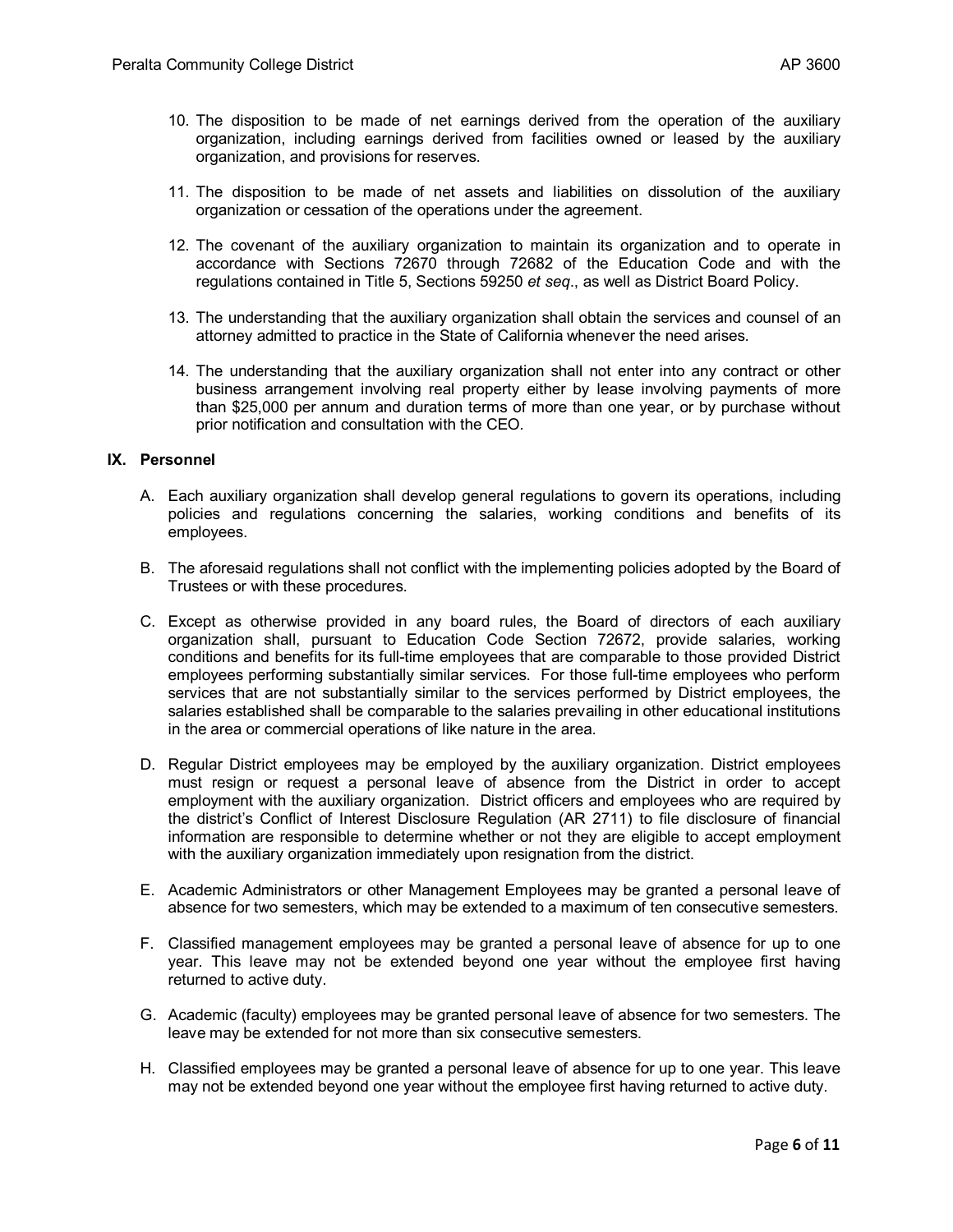- I. The Board of directors of each auxiliary organization may provide retirement benefits different from those provided comparable District employees and may withhold retirement benefits or permanent status benefits or both from temporary employees. For the purposes of this Procedure, a temporary employee is:
	- 1. An employee employed for a specific research project, workshop, institute or other special project funded by any grant, contract or gift; or
	- 2. An employee whose contract of employment is for a fixed term not exceeding three years.
	- 3. The Board of directors of each auxiliary organization may withhold permanent status benefits from executive employees. For the purposes of this procedure, an executive employee is any management employee with responsibility for the development and execution of the auxiliary organization's policies and includes, but is not limited to, general managers, managers, directors and the like, as determined by the Board of directors of each auxiliary organization.
- J. Should retirement benefits be provided, they may but need not be provided by the Public Employees' Retirement System. Any newly created auxiliary organization is exempted from the requirement of providing retirement benefits for a period not to exceed three years from the date on which the Board of Trustees recognizes the establishment of such auxiliary organization.
- K. An auxiliary organization may contract with the District for the services of a District employee and reimburse the District for that portion of the employee's full-time assignment (and corresponding benefits) that is spent in providing said services.

# **X. Accounting and Reporting for Auxiliary Organizations**

- A. The fiscal year of the auxiliary organization shall coincide with that of the District.
- B. Each auxiliary organization shall develop an accounting system that is in accordance with generally accepted accounting principles.
- C. The auxiliary organization shall implement financial practices that will assure its fiscal viability. Such standards shall include professional management, adequate working capital, adequate reserve funds for current operations, capital replacements, contingencies and adequate provisions for new business requirements.
- D. Each auxiliary organization serving the District shall submit its programs and budgets for review at a time and in a manner specified by the Chancellor*.*
- E. Funds derived from indirect cost payments shall only be appropriated with the specific approval of the Chancellor. All uses of such funds shall be regularly reported to the district governing board.
- F. Should the Chancellor determine that any program or appropriation planned by an auxiliary organization is not consistent with District policy, the program or appropriation shall not be implemented. Further, should a program or appropriation which has received approval, upon review, be determined by the Chancellor to be operating outside the acceptable policy of the Board of Governors or the District, then that program or appropriation shall be discontinued by direction of the Chancellor until further review is accomplished and an appropriate adjustment is made.

### **XI. Records and Annual Report of Auxiliary Organizations**

A. Personnel and payroll records shall be maintained as permanent records by each auxiliary organization.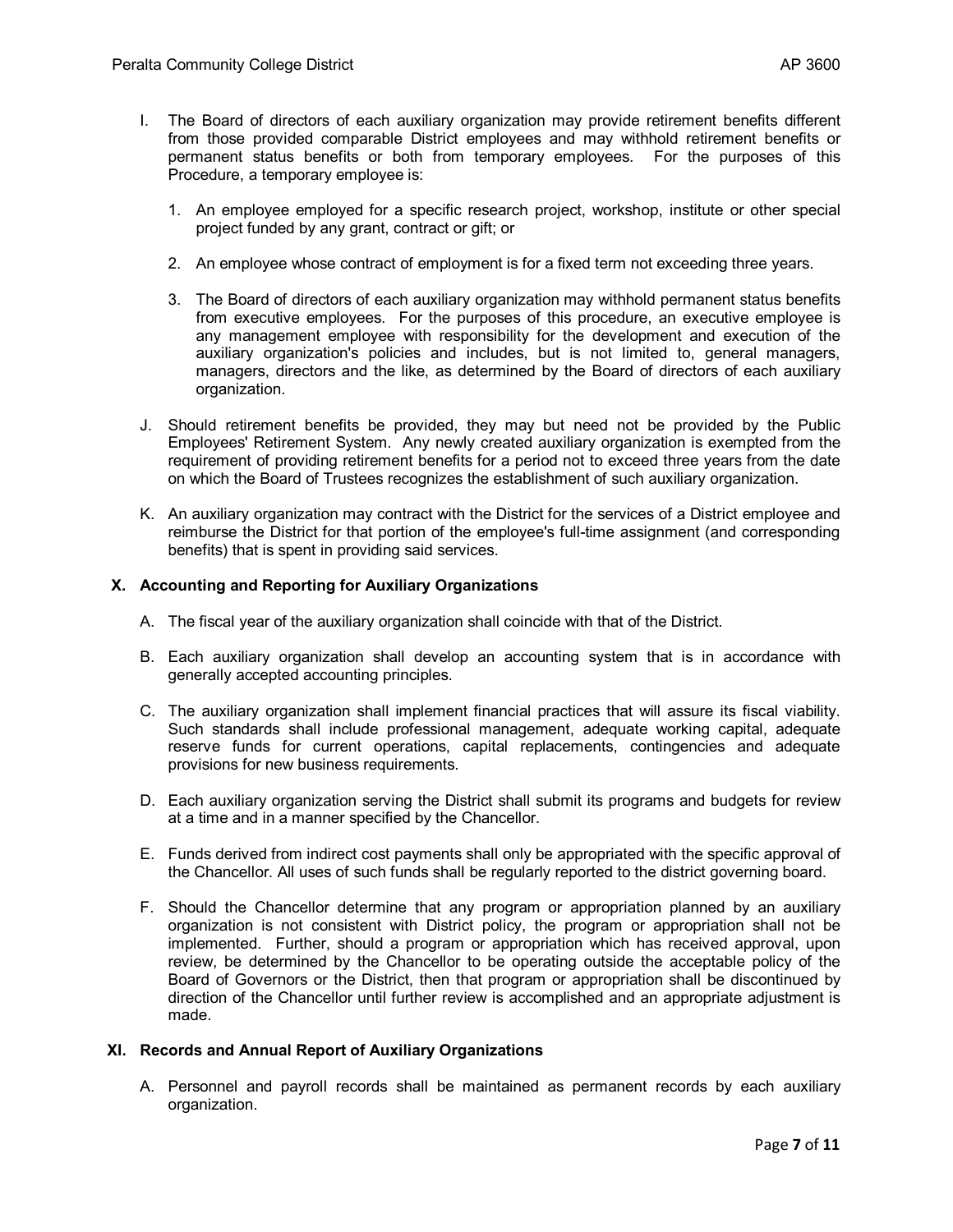B. Adequate records of all other transactions of an auxiliary organization shall be maintained for a minimum of five years. Transactions of the organization include, but are not limited to, purchases, disbursements, and investments.

The auxiliary organization shall publicly disclose, on an annual basis, the value of services performed by District employees under the direction of the auxiliary organization and a description of the commensurate benefits provided to the District by the auxiliary organization pursuant to subdivision (j)(6) of Title 5 Section 59257.

- C. An annual report shall be submitted to the Board of directors of the auxiliary organization and to the Chancellor by September 15. The report shall include, but is not limited to:
	- 1. All financial statements required to be filed with the state Chancellor's Office.
	- 2. A comparison of budgeted and actual expenditures.
	- 3. A description of major accomplishments of the organization.
	- 4. A description of improvements proposed for operation of the organization.

### **XII. Annual Audit**

- A. Each auxiliary organization shall have an annual fiscal audit of any and all funds. The audit shall be performed by a certified public accountant in accordance with procedures prescribed by the Chancellor.Copies of the annual audit report shall be submitted to the Board of Trustees and to the state Chancellor's Office within 30 days after it is received by the auxiliary organization. Thereafter, it shall be a public record, except as otherwise provided by law. Such audits may be conducted as part of a fiscal audit of the District itself.
- B. Auxiliary organizations shall annually publish an audited statement of their financial condition, which shall be disseminated as widely as feasible and be available to any person on request. A reasonable fee may be charged to cover the costs of providing a copy. An auxiliary organization shall comply with this requirement by:
	- 1. Publishing the audited financial statement in a campus newspaper;
	- 2. Publishing a notice in a campus newspaper indicating the on-campus location where copies of the financial statement may be obtained or reviewed;
	- 3. Publishing or noticing the audited statement in a campus bulletin or other appropriate medium if a campus newspaper is unavailable.

### **XIII. Insurance**

- A. An auxiliary organization shall secure and maintain insurance adequate to protect its operations from catastrophic losses and as required by law, including but not limited to, the following:
	- 1. Comprehensive liability;
	- 2. Property and extended coverage, when applicable; All risks, money and securities; fidelity and performance bonds covering its chief fiscal officer; automotive liability when applicable;
	- 3. Workers' compensation.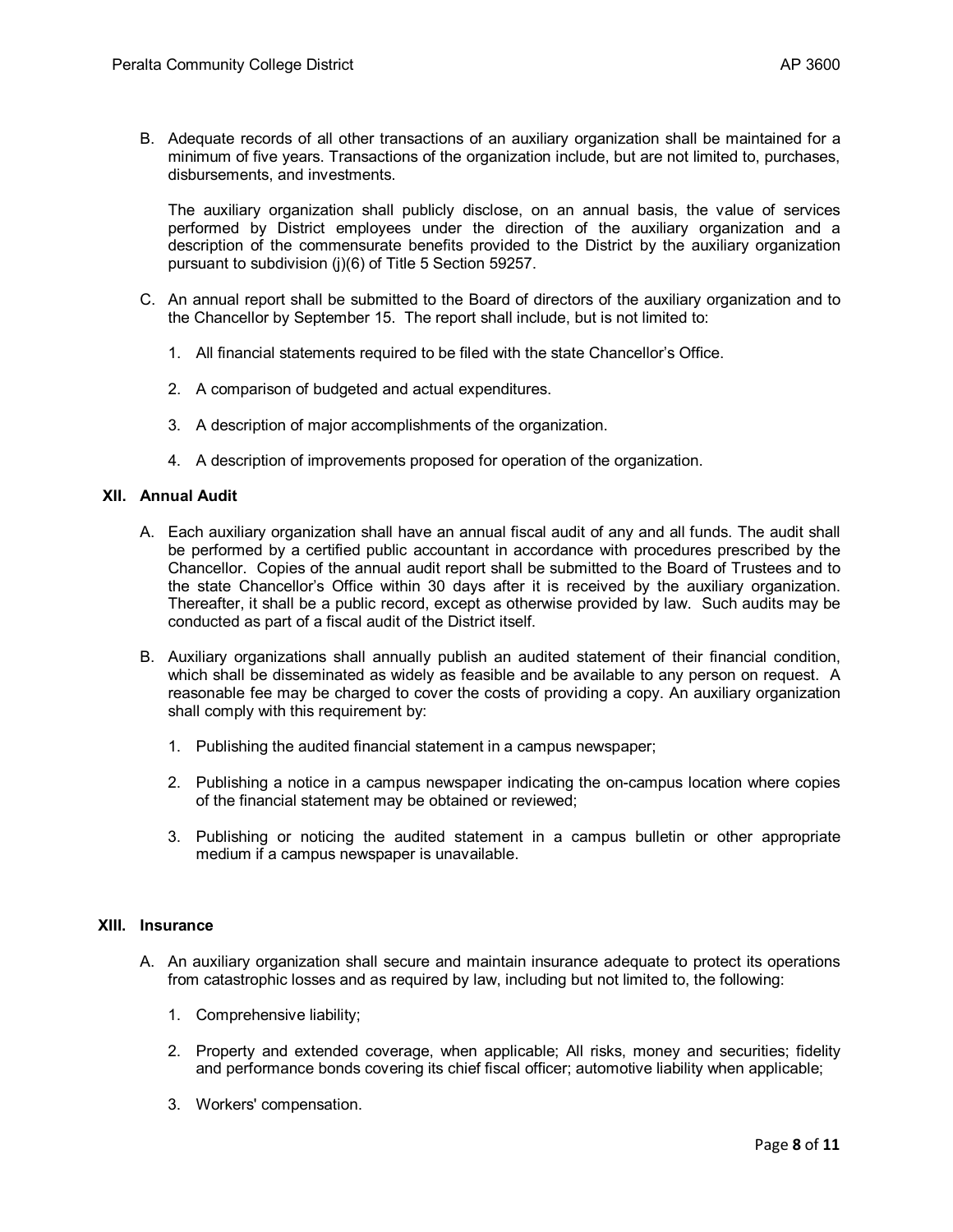- B. In any insurance policy secured by the auxiliary organization, the District shall be named as additional insured.
- C. A copy of each policy or endorsement or insurance certificates setting forth the coverage and limits shall be provided to the District within 30 days from the receipt of the document.
- D. In obtaining the insurance coverage, the auxiliary organization may secure the insurance directly through its own broker or through the District.

### **XIV. Auxiliary Organizations: Use of Facilities**

Facilities may be made available by the District to an auxiliary organization to perform the functions specified in these regulations or in an agreement, under the following circumstances:

- A. The auxiliary organization may occupy, operate and use such District facilities as are mutually identified as appropriate for the functions and/or activities that have been undertaken by the auxiliary organization.
- B. The auxiliary organization shall pay to the District a charge or rental for the District facilities to be used by it in connection with the performance of its function or functions.
- C. The charge or rental to be paid by the auxiliary organization shall not require involved methods of computation, and shall be identified by the District and the auxiliary organization in sufficient time before it is incurred so that the auxiliary organization may determine to what extent it shall be liable.
- D. The charge or rental to be incurred by an auxiliary organization for use of District facilities in excess of five days shall be incorporated into the agreement between the parties.

### **XV. List of Auxiliary Organizations in Good Standing**

- A. Each year, the Chancellor shall provide to the Board of Trustees a list of all auxiliary organizations in good standing. All auxiliary organizations which, after periodic review in the manner specified hereinafter in these regulations, are found to be in compliance with applicable laws, policies and regulations shall be included in the list.
- B. When the Chancellor has reason to believe that a particular organization should be removed from the list of auxiliary organizations in good standing, a conference shall be held to determine whether such grounds for removal do in fact exist. The Board of directors of such organization shall be entitled to participate in this conference, and shall have a minimum of one month notice to prepare response to the issues which have been raised.
- C. Based upon such conference, the Chancellor shall decide whether the particular organization shall be removed from the list of auxiliary organizations in good standing.
- D. An organization so removed shall not be permitted to do any of the following:
	- 1. Use the name of the District;
	- 2. Have as a director any official in the District acting in his/her/their official capacity;
	- 3. Operate a commercial service for the benefit of the District or any of its Colleges;
	- 4. Receive gifts, property or funds to be used for the benefit of the District or any of its Colleges.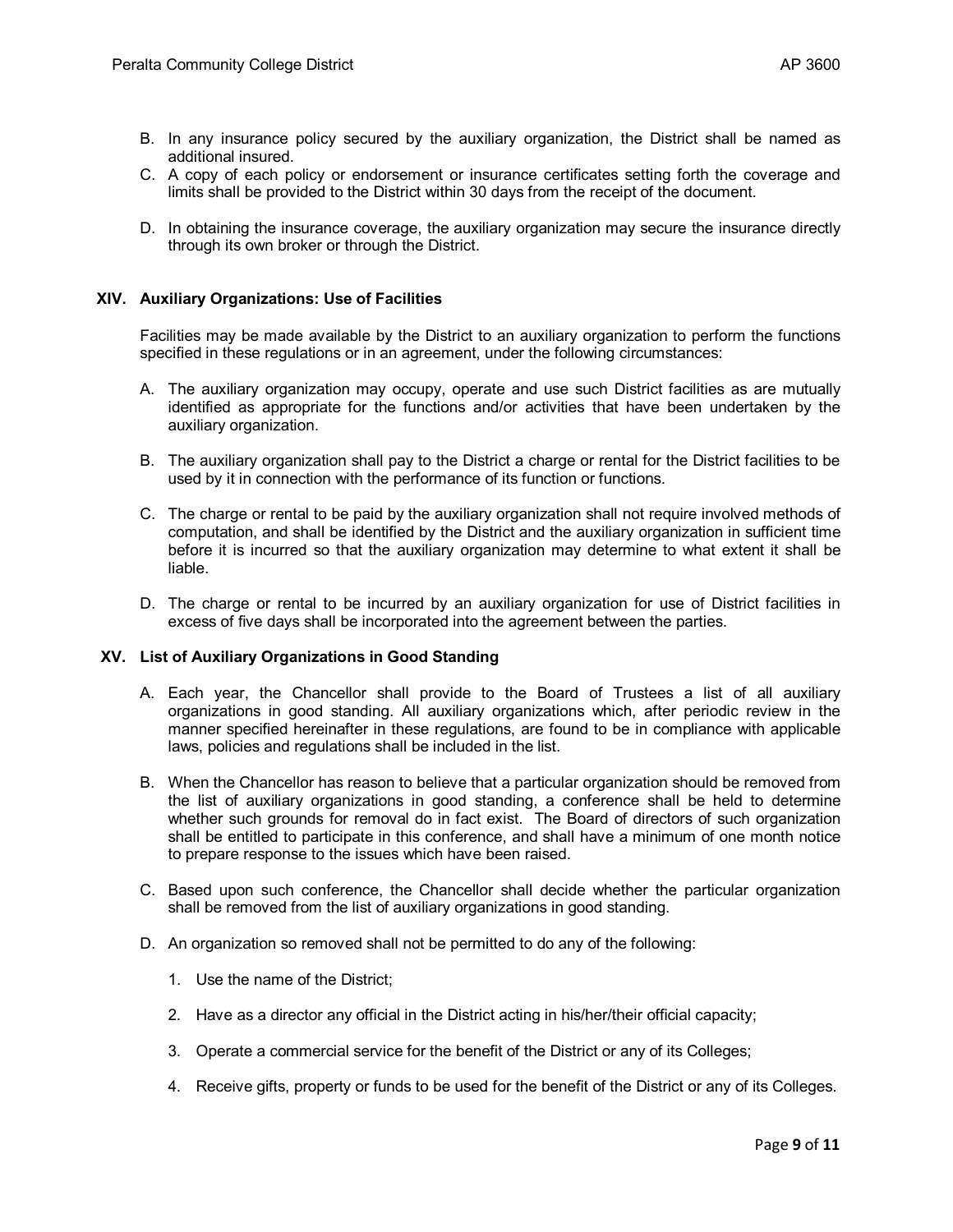E. If the auxiliary organization is dissolved or ceases operations upon removal from the list of organizations in good standing, its net assets and liabilities shall be distributed according to the terms of the written agreement between the organization and the District.

### **XVI. Limitation on Transfer of Funds to Auxiliary Organizations**

No funds or resources, other than funds or resources derived from gifts or bequests, shall be transferred by the District to any of its auxiliary organizations for the purpose of either avoiding laws or regulations which constrain community college districts or providing the District with an unfair advantage with respect to the application of any state funding mechanism. Such state funding mechanisms include, but are not limited to, general apportionment funding, capital outlay funding, Extended Opportunity Programs and Services funding, and funding for programs and services for disabled students.

### **XVII. Compliance Review by Chancellor**

- A. All auxiliary organization procedures and practices shall be reviewed to determine compliance with Education Code Sections 72670 *et seq*., and the policies, rules and regulations of the Board of Governors, and of the District. The Chancellor shall designate the individual to conduct this review, which shall be conducted at the end of the first complete fiscal year after its establishment and at least once every three years thereafter.
- B. When the Chancellor's designee determines, after inspection and review, that certain auxiliary organization procedures and practices are not in compliance with policies, rules and regulations of the Board of Governors and the District, a recommendation concerning the items of noncompliance shall be communicated in writing to the Chancellor and to the Board of directors of the auxiliary organization. The Board of directors shall reply in writing within one month, either describing the actions which will be taken, including time table, to bring said procedures and practices into compliance; or describing the reasons why the Board considers the procedures already to be in compliance.
- C. If the Chancellor's designee considers the proposed corrective actions to be acceptable, the auxiliary organization shall be so informed. A second compliance review shall be held at the end of the time agreed to and the results communicated in writing to the Chancellor and to the Board of directors.
- D. When the auxiliary organization fails to provide an acceptable proposal for corrective actions or fails to implement successful corrective actions within the agreed upon time, the Chancellor shall inform the Board of directors of such further action as he/she considers appropriate, which may include a recommendation to the Board of Trustees for termination of the contract.

### **XVIII. Revision of Rules and Procedures and Reports to the CCC System Office**

- A. Rules and procedures for the administration of auxiliary organizations may be revised as necessary by the Chancellor or designee. The Board of directors of each auxiliary organization in good standing shall be promptly notified in writing of such revisions and be informed of the date by which any changes in the organization's procedures must be accomplished.
- B. Any such revisions shall be submitted to the state System Office for approval.
- C. The District shall report, as may be required from time to time, on the operation of its auxiliary organizations.